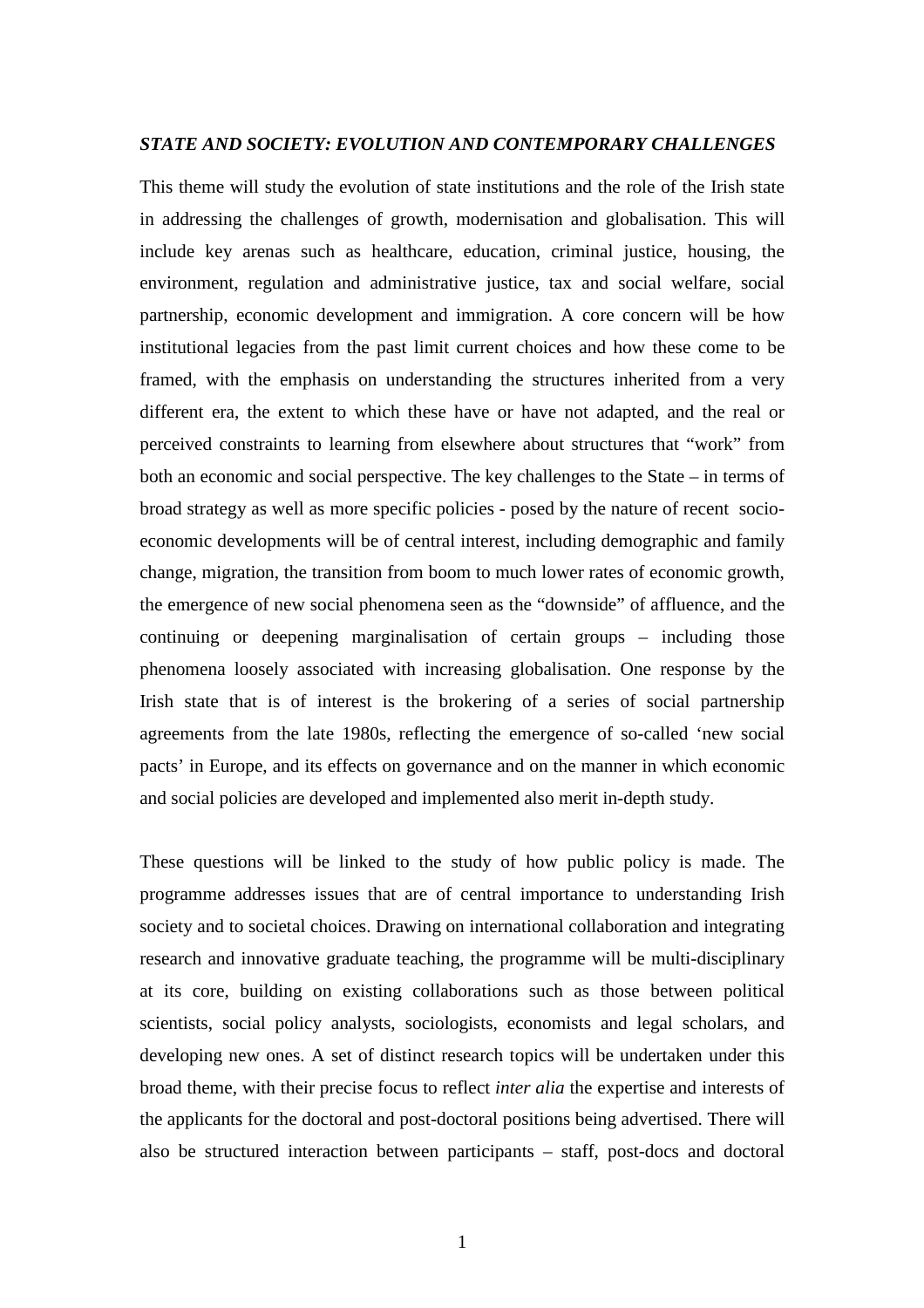students – via seminars etc.; the comparative and broadly quantitative nature of the research will help to ensure that this linkage is sustained.

Applications for the post-doctoral rresearch positions are invited from scholars who have recently completed a PhD in a relevant area of social science or related disciplines, have expertise in quantitative analysis, and have experience and interest in carrying out research relevant to the theme. An outline of the broad research topics which the applicant would most wish to pursue and how their qualifications and experience to date equip them to do so should accompany the application.

Applications for the doctoral scholarships are invited from graduates in social science or law who wish to undertake research leading to a doctorate on a topic directly related to the theme. An outline of the broad area of research envisaged at this stage should accompany the application.

# **Job description**

#### *Post-doctoral Fellow*

The primary task of the Postdoctoral Fellow is to contribute research of international publishable standard on topics connected with the theme under which they are appointed. This work may be a continuation of existing research that the Fellow was engaged in prior to appointment or may consist of new projects. The Fellow may work as sole researcher on project(s), as a member of a research team, or a combination of the two. The Fellow will report to a team leader with whom the schedule of work to be carried and working relationships with other relevant researchers will be negotiated and agreed. The Fellow may be required to contribute to the administration of activities related research on the theme (e.g. organising conferences and seminars) and/or to contribute to either undergraduate or postgraduate teaching. Administration and teaching together will not exceed 20 per cent of the Fellow's working time.

# *Doctoral scholars*

The primary tasks of doctoral scholars will be to participate in course-work and carry out supervised research such as will lead to an award of a PhD in accord with UCD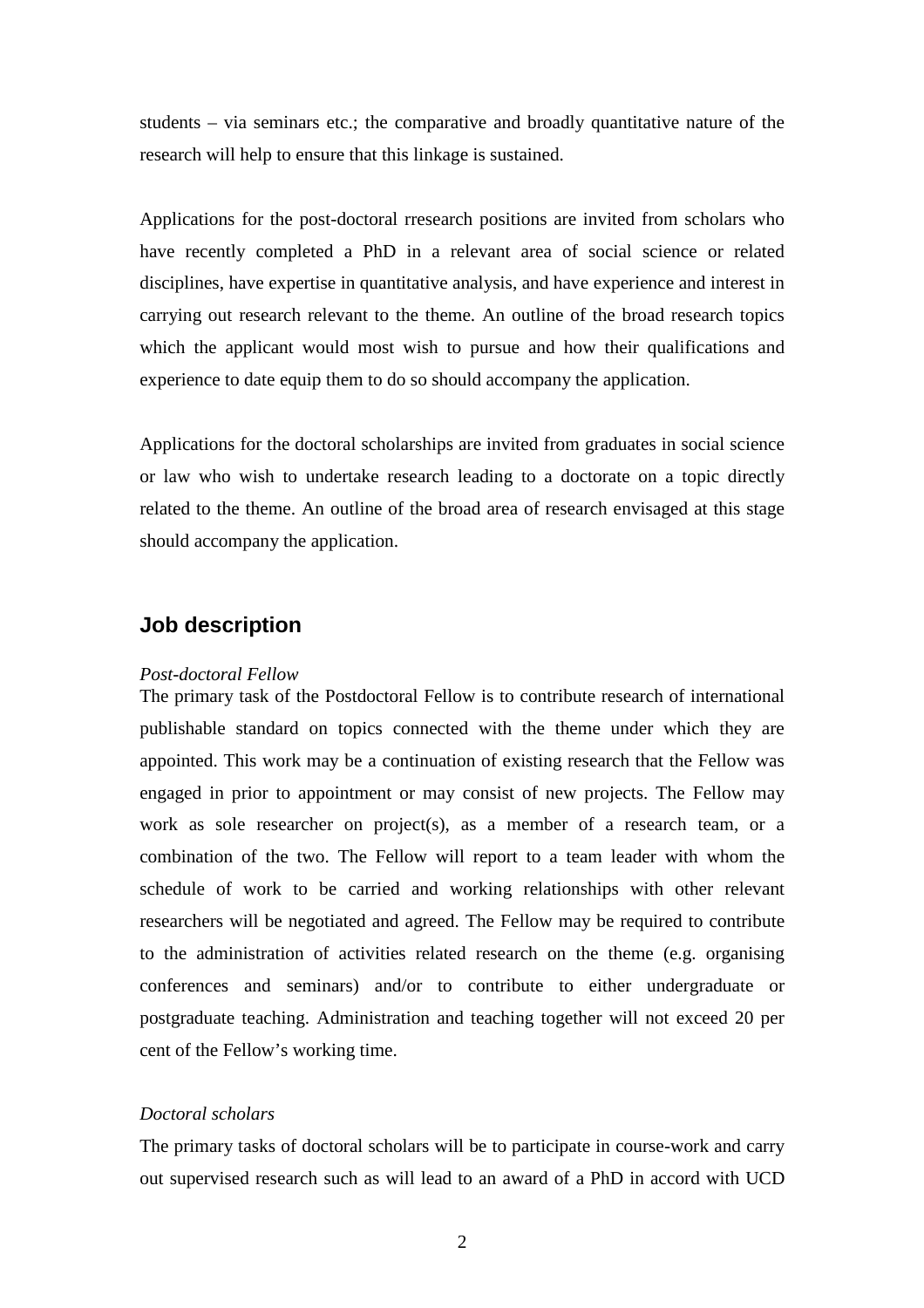regulations. Doctoral scholars will also normally be required to contribute 20 per cent of their time to teaching.

# *Appendix: UCD Researchers in the Area*

## *[Brian Nolan](http://www.ucd.ie/appsocsc/staff.htm)*

Professor of Public Policy, UCD School of Applied Social Science; Formerly Head, Social Policy and Research Division, Economic and Social Research Institute. BA, University College, Dublin; MA, McMaster University, Ontario, PhD London School of Economics and Political Science. Research interests: Income inequality, poverty, tax and welfare reform, the economics of social policy, and health economics

## *[Tony Fahey](http://www.ucd.ie/appsocsc/staff.htm)*

Professor of Social Policy, UCD School of Applied Social Science; Associate Editor, European Sociological Review (since 1996). BA (NUIM), MA (NUIM), PhD Sociology (University of Illinois at Champaign-Urbana) Research interests: Healthy Ageing, the family in Ireland, the elderly, sports, housing, demography and religion.

*Sara Cantillon* Senior Lecturer, School of Social Justice, UCD.

*Ann Cleary* Lecturer, School of Sociology, UCD

*Andreas Duer* Lecturer, School of Politics and International Relations, UCD

*Bryan Fanning* Senior Lecturer, School of Applied Social Science, UCD.

*Alice Feldman* Lecturer, School of Sociology, UCD

#### *[John Geary](http://www.ucd.ie/businessandlaw/postgraduate/geary_biog.htm)*

Professor of Industrial Relations and Human Resource Management and Director of Doctoral Studies, UCD College of Business and Law. MA, D.Phil (Oxon.) Research interests: Employee voice; Voluntary workplace partnership arrangements; Employment relations and employment law; Globalisation; Industrial relations regimes; Host-country effects and multinational companies in Ireland

#### *[Niamh Hardiman](http://www.ucd.ie/spire/staff/niamhhardiman.html)*

Senior Lecturer, Director of Graduate Studies at UCD School of Politics & International Relations. BA, MA (NUI), DPhil (Oxon). Research interests: Irish politics and the development of the Irish state; Irish and European political economy;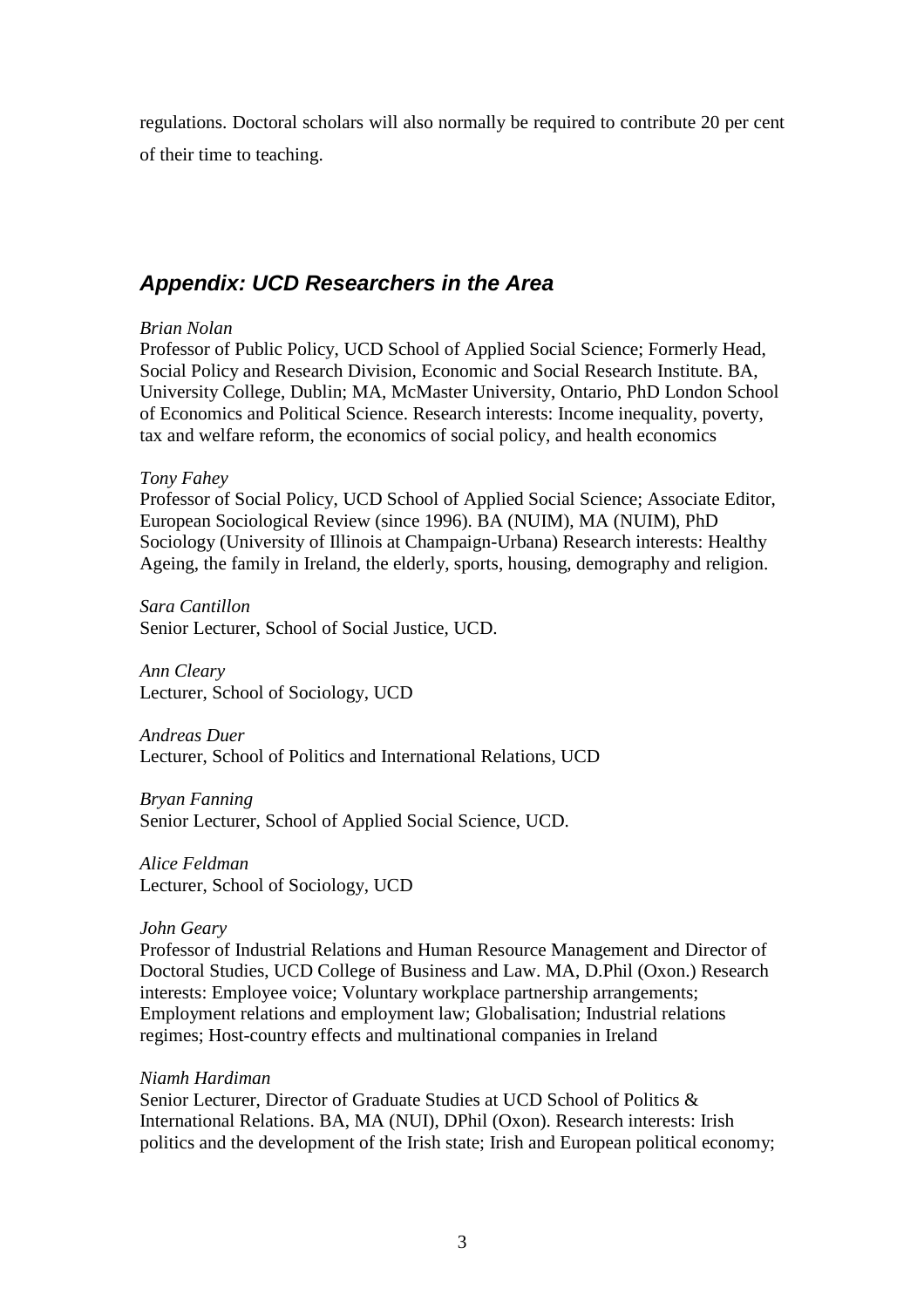Implications of globalization for domestic political adjustments; Welfare states; Economic performance; Political attitudes and political culture.

*Tom Inglis* Associate Professor, School of Sociology, UCD.

*Kanika Kapur* Lecturer, School of Economics, UCD

# *[Aogan Mulcahy](http://www.ucd.ie/sociology/staff/mulcahy_aogan/index.html)*

Senior Lecturer, School of Sociology, UCD. B.A. in Sociology, Politics and English, University College Galway, M.A. in Sociology, Northern Illinois University; Ph.D. in Justice Studies, Arizona State University (1998). Research interests: Criminology; Social order and Social control; Policing and changing social and political environments; police reform in Northern Ireland; policing and cultural change; Policing, Crime and justice; Marginalisation; Ethnicity; Joyriding and youth culture.

## *Michelle Norris*

Lecturer, School of Applied Social Science, UCD.

# *[Ian O'Donnell](http://www.ucd.ie/law/staff_ian_o_donnell.htm)*

Director, UCD Institute of Criminology; Formerly Director of the Irish Penal Reform Trust; MA (Dublin)(Oxon), M.Phil (Cantab), Ph.D (Lond), LLD (NUI) Research interests: Criminal Justice Policy; Sentencing; Penal Reform; Imprisonment; History of Crime and Punishment; Violence.

Cormac O'Grada Professor, School of Economics, UCD

*Maire Ni Giolla Phadraig* Senior Lecturer, School of Sociology, UCD.

## *Suzanne Quin*

Associate Professor, School of Applied Social Science, UCD.

## *Valerie Richardson*

Senior Lecturer, School of Applied Social Science, UCD.

## *[Bill Roche](http://www.ucd.ie/indrel/br.htm)*

Professor of Industrial Relations & Human Resources, UCD College of Business and Law. B.Soc.Sc., M.Soc.Sc., D.Phil. (Oxon), CIPD. Research interests: Change in work and employment, Workplace partnership, Social Partnership and the politics of industrial relations, Union growth and decline

# *[Colin Scott](http://www.ucd.ie/law/staff_colin_scott.htm)*

Professor of EU Regulation and Governance; Director of Research; Vice Principal, Research and Innovation; and Director of Doctoral Programme in Law, University College Dublin; LL.M, Osgoode Hall Law School, LL.B First Class (Hons), London School of Economics and Political Science. Research interests: Limits of regulatory